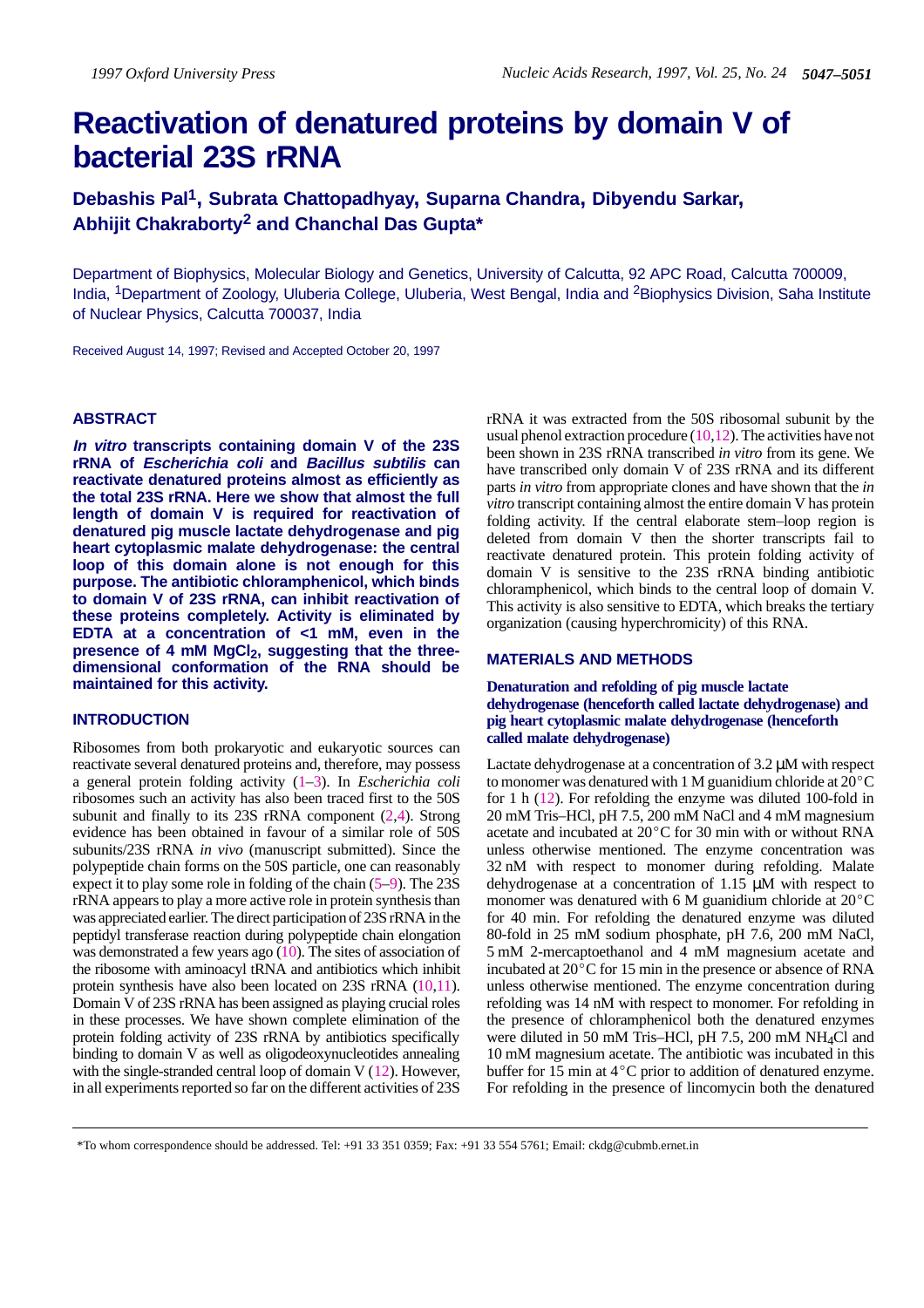enzymes were diluted in 60 mM Tris–HCl, pH 7.5, 400 mM KCl enzymes were under in 60 mm  $\overline{1115}$ -TC,  $\overline{p117.5}$ , 400 mm KCr and 4 mM magnesium acetate. The antibiotic was incubated in this buffer for 20 min at  $0^{\circ}$ C before adding denatured enzymes. Each antibiotic needs an exclusive high salt buffer to bind 23S rRNA (36,37). The activities of the refolded enzymes were measured after dilution in the assay buffer. For lactate dehydrogenase the rate of decrease in A<sub>340</sub> was measured at  $37^{\circ}$ C in buffer containing 100 mM Tris–HCl, pH 7.5, 5 mM sodium pyruvate and 250 µM NADH (2). For malate dehydrogenase the rate of decrease in  $A_{340}$ was measured at  $25^{\circ}$ C in buffer containing 150 mM sodium phosphate, pH 7.6, 2 mM 2-mercaptoethanol, 500 µM oxaloacetate and 200 µM NADH.

### **Cloning domain V of** *E.coli* **23S rDNA on the T7 promoter in the plasmid vector pGEM4Z and its transcription by T7 polymerase**

A part of the 23S rDNA gene covering most of domain V was PCR amplified from plasmid pKK 3535, which contains the entire 23S rDNA, using oligonucleotides (A) 5′-GAGAAGCTT**GTACCCG-CGGCAAGACG GAA-**3′ and (B) 5′-GAGGGATCC**TCTCCA-GCGCCCACGGCAGA-**3′ for the 5′- and 3′-ends of the amplified DNA. The bold sequences of the oligonucleotides constitute the two ends of the domain V segment amplified by PCR, while the rest of the nucleotides constitute restriction sites for the enzymes *Bam*HI and *Hin*dIII. The PCR product was digested with restriction enzymes *Hin*dIII and *Bam*HI at the 5′ and 3′-end respectively and ligated to vector pGEM4Z (38) digested with the same enzymes between the T7 and SP6 promoters in the polyclonal site. The cloned fragment contained 595 nt of 23S rDNA. This plasmid, designated pDP1, was then linearized with *Bam*HI and transcribed with T7 RNA polymerase to give a run-off RNA containing 595 nt from 2040 to 2634 of 23S rRNA. Transcription with SP6 RNA polymerase of the plasmid linearized with *Hin*dIII gave the RNA strand complementary to 23S rRNA. The RNA strand transcribed with SP6 polymerase annealed with 23S rRNA, whereas the RNA strand transcribed with T7 polymerase failed to do so. Therefore, T7 polymerase synthesized the same strand as domain V of 23S rRNA.

The T7 and SP6 RNA polymerases, ribonucleotides and RNase inhibitors required for *in vitro* transcription were obtained from Ambion (Maxiscript kit no. 1322). Taq polymerase was obtained from GENEI (Bangalore, India).

## **RESULTS**

#### **Transcription of different parts of domain V of** *B.subtilis* **23S rDNA cloned in transcription vectors by SP6 and T7 RNA polymerases**

The putative secondary structure (39) of the 595 nt transcript from plasmid pDP1 containing domain V of *E.coli* 23S rRNA is shown in Figure 1A. Domain V of 23S rRNA of *Bacillus subtilis* cloned in plasmid pDK105 (34) was transcribed with SP6 RNA polymerase after linearization of the plasmid with *Eco*RI. The secondary structure of this 660 nt RNA is shown in Figure 1B. The 337 nt RNA fragment containing the central loop of domain V of *B.subtilis* 23S rRNA was transcribed with SP6 RNA polymerase from plasmid pDK106 (34) linearized with *Eco*RI. The structure of this RNA is shown in Figure 1C. The 113 nt RNA containing the upper half of the central loop of domain V of *B.subtilis* 23S rRNA was transcribed by T7 RNA polymerase



**Figure 1.** Secondary structures of different segments of domain V of bacterial 23S rRNA. (**A**) 595 nt from *E.coli*, (**B**) 660, (**C**) 337 and (**D**) 113 nt respectively from *B.subtilis*. The bases shown in the loops in (C) and (D) were introduced to join the stems by Kovalic *et al*. (34), they do not belong to the authentic domain V of 23S rRNA.

from plasmid pDK107 (35) linearized with *Eco*RI. The structure of this RNA is shown in Figure 1D. Plasmids pDK105, pDK106 and pDK107 were kind gifts from Prof. Bernard Weisblum (University of Wisconsin, Madison). The secondary structure of the four RNA species (Fig. 1A–D) are drawn according to Gutell and Fox (39). A few bases shown in the loops in Figure 1C and D were introduced by Kovalic *et al*. (34) to join the stems. These are not present in authentic domain V of 23S rRNA.

After transcription the RNA molecules were purified by phenol extraction, ethanol precipitation and subsequent gel filtration to get rid of the DNA. A small amount of  $\alpha$ -<sup>32</sup>P]UTP was added to the transcription reaction to calculate the concentration of RNA molecules from incorporation of  $[\alpha^{-32}P]$ UTP in acid-precipitable material.

The length of all the transcripts above were found to be as expected when run on 5% acrylamide, 8 M urea gels, as shown in the autoradiogram in Figure 2.

## **Reactivation of denatured proteins by 23S rRNA and its fragments**

Figure 3 shows reactivation of denatured malate dehydrogenase and lactate dehydrogenase with *E.coli* 23S rRNA and domain V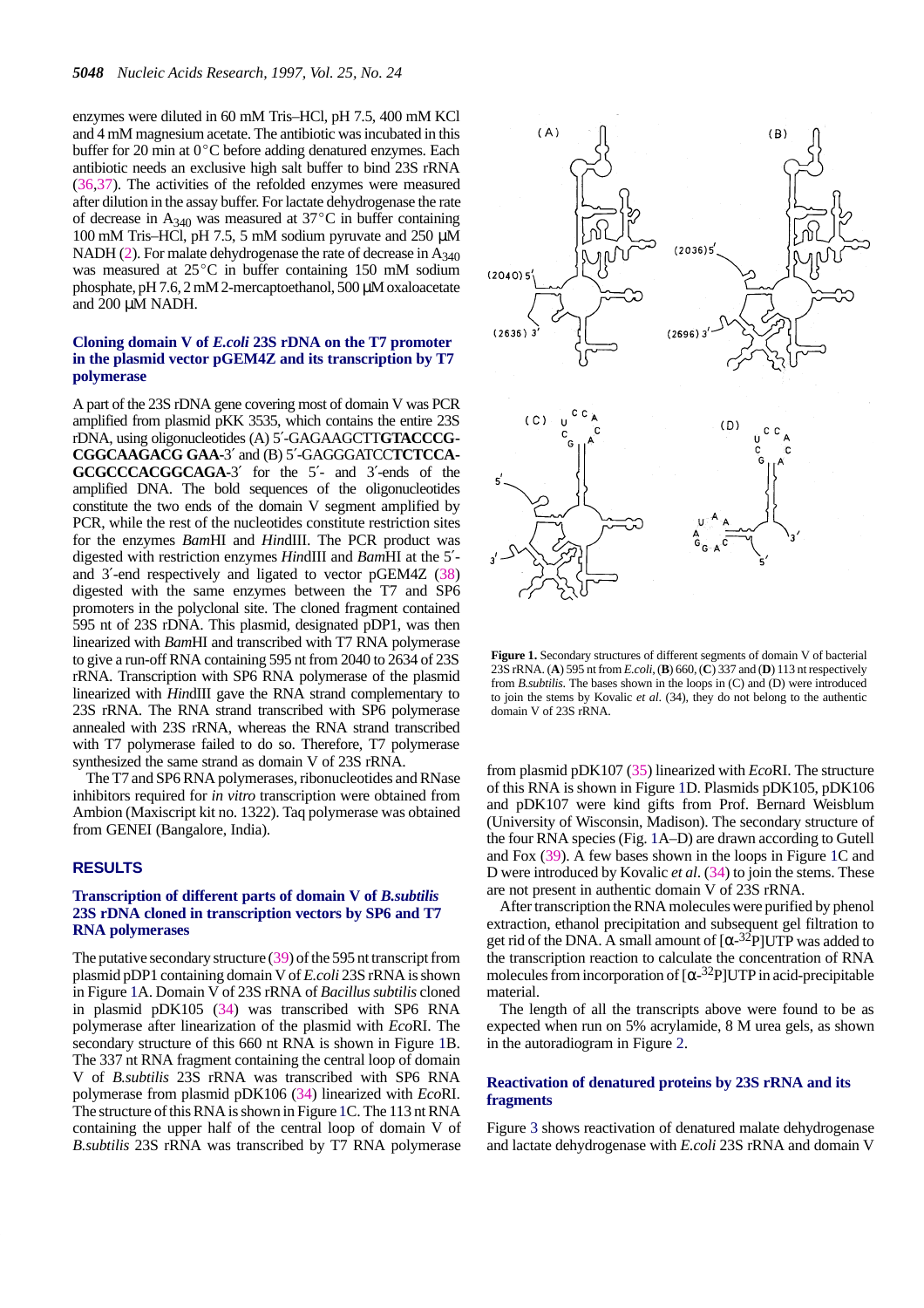

**Figure 2.** Autoradiogram of a 5% acrylamide, 8 M urea gel showing transcripts of different parts of domain V of 23S rDNA.The length of the transcripts are (**A**) 595 nt transcribed from pDP1, (**B**) 660 nt transcribed from pDK105, (**C**) 337 nt transcribed from pDK106 and (**D**) 117 nt transcribed from pDK107. The Century marker RNA fragments are shown in lane M. These markers were synthesized on templates provided by Ambion (catalogue no. 7780) by T7 RNA polymerase.

of 23S rRNAs from *B.subtilis* (660 nt) and *E.coli* (595 nt). The shorter fragments from domain V of *B.subtilis* 23S rRNA of lengths 337 and 113 nt failed to reactivate the denatured proteins. Therefore, the elaborate stem–loop regions protruding from the upper part of the central loop of domain V (Fig. 1A and B) appear to be indispensable for the protein folding reaction. The central loop alone is not enough for this activity. The extents of reactivation of the proteins were similar in the presence of complete 23S rRNA and the 660 nt RNA containing the entire domain V. The 595 nt transcript, which was missing ∼40 nt from the 3′-OH end of domain V of *E.coli* 23S rRNA, reactivated the proteins to a little lesser extent. Like 23S rRNA the requirements of domain V RNA molecules for optimum reactivation of the enzymes were stoichiometric. The ratios of RNA to protein molecules required for optimum reactivation were identical for intact 23S rRNA and domain V RNA. Also, as observed earlier in the case of 23S rRNA (2,3), at higher concentration of domain V RNA the extent of reactivation decreased. The protein folding activity of 23S rRNA is therefore present in domain V only. Since the 595 nt RNA obtained from plasmid pDP1 is so far the smallest length of domain V having protein folding activity, we used this RNA to characterize this reaction.

## **Time course of reactivation of proteins by 23S rRNA and its domain V**

The time course of reactivation of malate dehydrogenase and lactate dehydrogenase with 23S rRNA and its 595 nt fragment are shown in Figure 4A and B. The concentrations of enzymes were as described in Materials and Methods. The concentrations of both the RNAs were 14 and 28 nM respectively for malate and lactate dehydrogenase. The 595 nt RNA reactivated denatured malate dehydrogenase and lactate dehydrogenase at a rate considerably faster than 23S rRNA. With this small RNA



**Figure 3.** Reactivation of malate dehydrogenase (**A**) and lactate dehydrogenase (**B**) with 23S rRNA of *E.coli* (open triangles), 660 nt RNA (filled circles), 595 nt RNA (open circles), 337 nt RNA (open squares) and 113 nt RNA (closed triangles).



**Figure 4.** Time course of reactivation of malate dehydrogenase (**A**) and lactate dehydrogenase (**B**) with 23S rRNA of *E.coli* (open triangles), 595 nt RNA (open circles) and without RNA (closed circles).

fragment maximum reactivations were obtained at the same time as spontaneous folding for both proteins. This is in contrast to our earlier observations on 70S ribosomes, the 50S subunit and 23S rRNA-mediated protein folding, all of which took appreciably longer than spontaneous folding of the proteins. Obviously, these modulators controlled the rate limiting steps of protein folding.

The protein folding activity of 23S rRNA is therefore present in domain V only. This is not surprising. In fact, chemical and other probes revealed that >20 nt in this domain only are accessible, even when it is covered by ribosomal proteins as part of 23S rRNA. No other region of 23S rRNA is as exposed (13–19).

#### **Effect of the antibiotics chloramphenicol and lincomycin on reactivation of lactate dehydrogenase and malate dehydrogenase by domain V of 23S rRNA**

We have shown that protein folding by 23S rRNA was inhibited by chloramphenicol and erythromycin (12), antibiotics which bind to this RNA. Since the antibiotics bind mainly to domain V of 23S rRNA, we checked the sensitivity of protein folding by the 595 nt RNA to such antibiotics. The antibiotics used in these experiments were chloramphenicol and lincomycin. Figure 5A shows inhibition of reactivation of denatured malate dehydrogenase and lactate dehydrogenase by chloramphenicol. At 0.2 mM chloramphenicol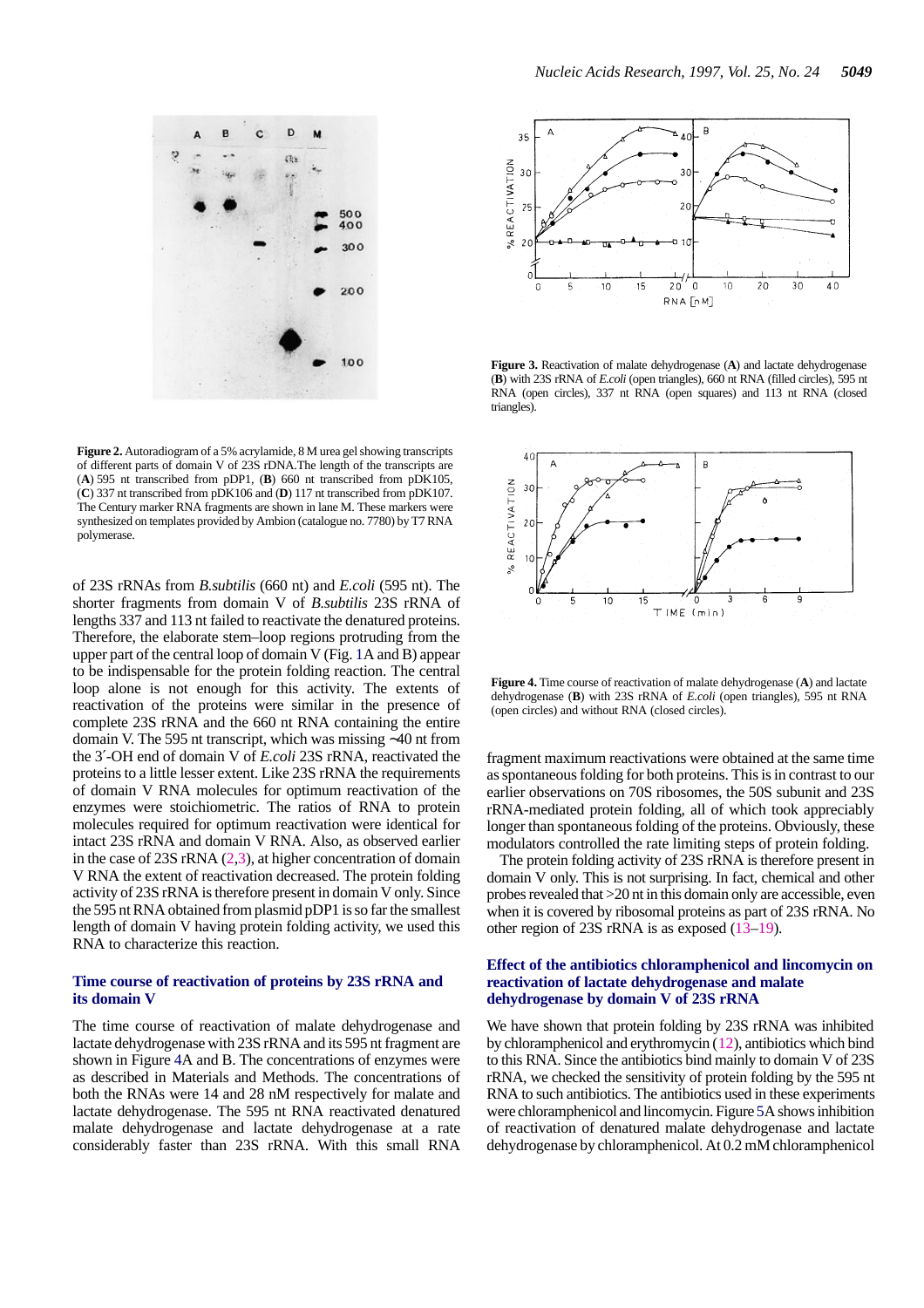

**Figure 5.** Effect of chloramphenicol (**A**) and lincomycin (**B**) on reactivation of the enzymes in the presence and absence of rRNA. Reactivation of lactate dehydrogenase (open circles) and malate dehydrogenase (open squares) with 595 nt RNA and reactivation of lactate dehydrogenase with 23S rRNA from *E.coli* (open triangles). Reactivation of lactate dehydrogenase (filled circles) and malate dehydrogenase (half filled circles) without RNA.

recovery of enzyme activity decreased to the level of spontaneous folding. Whereas lincomycin had an inhibitory effect on reactivation of denatured lactate dehydrogenase and malate dehydrogenase by full-length 23S rRNA, it did not inhibit reactivation of these enzymes by the 595 nt fragment (Fig. 5B). This could be due to the absence of nt 2032, which is implicated in lincomycin binding (11), in this RNA fragment. On the other hand, most of the nucleotides involved in chloramphenicol binding occur throughout the length of the central loop of domain V, so this antibiotic could easily bind to the RNA fragment.

#### **Effect of EDTA on reactivation of proteins by domain V of 23S rRNA**

We have shown that even in the presence of  $4 \text{ mM } MgCl_2$  very low concentrations of EDTA (<1 mM) could completely inhibit reactivation of proteins by 23S rRNA (3). This small amount of EDTA caused hyperchromicity of 23S rRNA (3), probably by destroying its tertiary level organization and hence protein folding activity. The 595 nt RNA-mediated reactivation of malate dehydrogenase and lactate dehydrogenase was also completely inhibited by ∼0.75 mM EDTA, as shown in Figure 6.

## **DISCUSSION**

We have shown that the protein folding activity of 23S rRNA of the bacterial ribosome  $(1-4,12)$  actually resides in domain V. The 660 and 595 nt *in vitro* transcripts, containing domain V or most of it of *B.subtilis* and *E.coli* 23S rRNA respectively, could reactivate denatured lactate dehydrogenase and malate dehydrogenase almost as efficiently as 23S rRNA. This observation completely eliminates the possibility of any contaminating ribosomal protein factor in our rRNA preparations which could be responsible for protein folding. Also, these transcripts take up their tertiary conformations required for protein folding spontaneously, without the assistance of any ribosomal proteins. This is a much less stringent requirement compared with the domain V conformation required for peptidyl transferase activity. For the peptidyl transferase reaction *E.coli* 23S rRNA was isolated by proteinase K and SDS treatment, but phenol extraction destroyed such activity (10). This reaction also involves tRNA, nucleotides, etc. Therefore, we can assume that



**Figure 6.** Inhibition of reactivation of lactate dehydrogenase (filled circles) and malate dehydrogenase (open circles) with 595 nt RNA in the presence of EDTA.

the protein folding activity in the largest rRNA, which involves a very simple reaction without requiring any cofactors, etc. (12,4), evolved earlier than peptidyl transferase activity. These arguments are valid if we assume that the original ribosome was made up solely of RNA, as suggested by Crick (20) and asserted more strongly by Woese (21). As mentioned before, even in the 50S subunit itself a large number of nucleotides, almost exclusively in domain V of 23S rRNA, are accessible by chemical agents, amino acyl tRNA, the 30S subunit, etc. (13–19). Therefore, it is not surprising that this domain having the peptidyl transferase centre could act within or without the ribosomal protein coat to form the peptide bond and fold the newly synthesized protein. The presence of an activity in RNA *in vitro* which is normally seen in the riibonucleoprotein complex *in vivo* is not surprising: RNase P, snRNP, etc. are wonderful examples (22–30). The tertiary conformation of this RNA domain was required for this activity, as we discuss later. This points to a number of interesting possibilities. The protein folding activity in domain V of 23S rRNA could evolve before the complete ribosome structure was determined with further addition of nucleotides and proteins. In a prebiotic soup only a small RNA could assist some spontaneously synthesized polypeptides to fold to meaningful (active) conformers. The 'RNA world' (31,32) envisages a versatile role of RNA in biochemical and biological evolution. In the central dogma of molecular biology the RNA then has overwhelming control over the genetic information. It transmits information from DNA to the ribosome active centre and eventually translates the information into a three-dimensional 'active' protein. RNA directs the protein to attain the active three-dimensional state  $(2-4,10,12)$ , a role which is perhaps the most deterministic in the central dogma of molecular biology. The requisite conformation of 23S rRNA for protein folding is destroyed by EDTA and presumably blocked by the antibiotics chloramphenicol, erythromycin, lincomycin, etc. (3,12), which bind to the 50S subunit of the *E.coli* ribosome.

The protein folding activity of the 595 nt transcript is resistant to lincomycin. If this is true *in vivo*, then we could use this information with advantage in follow-up experiments. We could overproduce this transcript in the cell in the presence of lincomycin, which inhibits the protein folding activity of all full-length 23S rRNA molecules, and see if this transcript plays any role in protein folding *in vivo*.